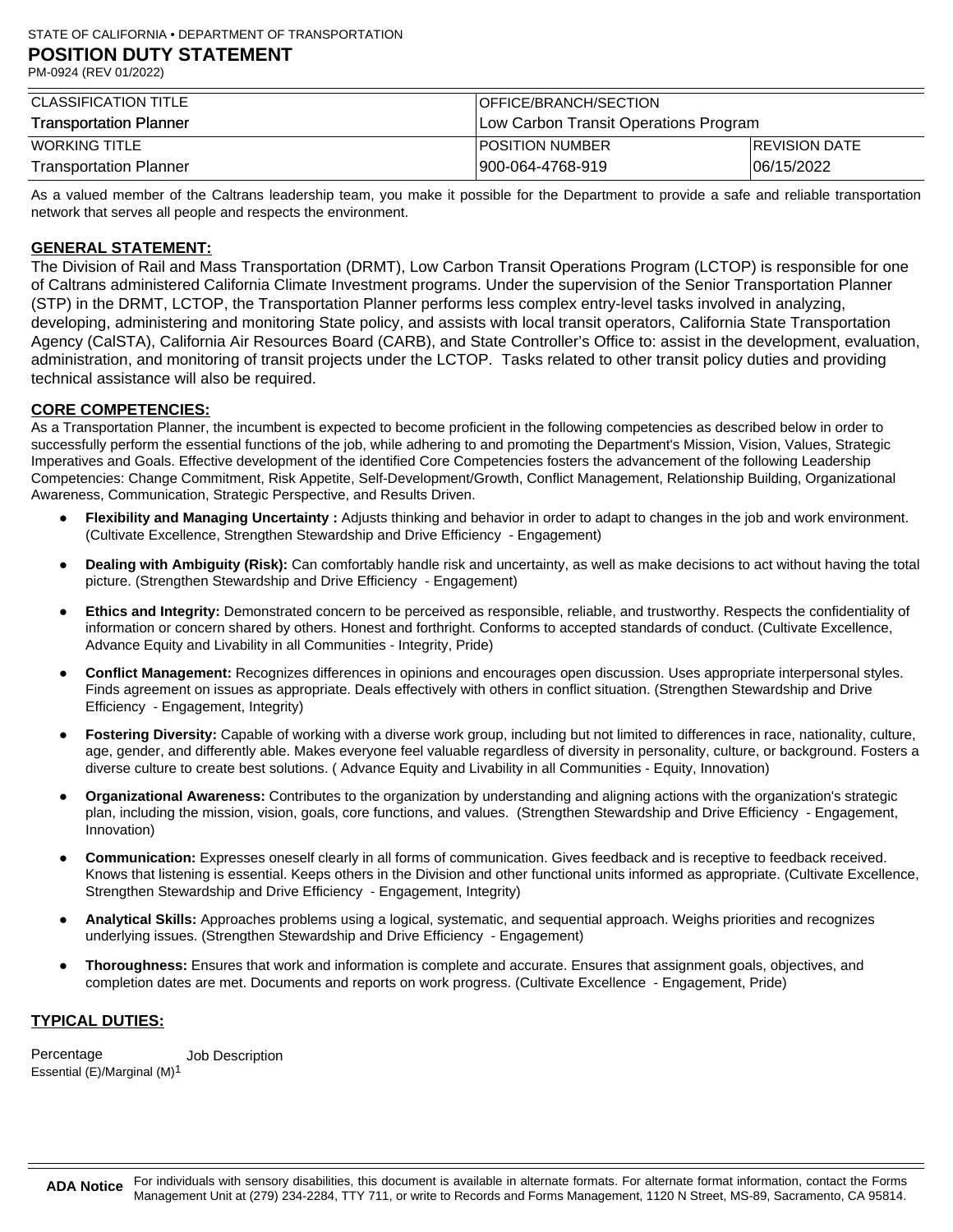#### STATE OF CALIFORNIA • DEPARTMENT OF TRANSPORTATION **POSITION DUTY STATEMENT** PM-0924 (REV 01/2022)

Under the guidance of the Branch Chief and Associate Transportation Planners, coordinates between DRMT and eligible transit recipients/agencies. Provides support to those agencies in the preparation of proposed LCTOP allocation requests, including detailed review to ensure program compliance as it relates to project scope, costs, estimated greenhouse gas emissions reduction, co-benefits and prioritypopulations benefit requirements. Tasks include the review of LCTOP allocation requests, project progress reports, corrective action plans, final project reports and outcome reporting. Liaison will work with the Branch Chief to finalize and approve reports and requests. 45% E Under the guidance of the Branch Chief and Associate Transportation Planners, will track and monitor all existing LCTOP projects approved and funds appropriated to the assigned region. All tracking and monitoring will need to be confirmed by either an Associate Planner or Branch Chief prior to approval. The Transportation Planner will be assisted by the Associate Planner for review and draft approval for proposed LCTOP project change requests. Ensuring consistency of project data and develop and maintain project records and files, including maintenance of data in coordination with CARD California Climate Investments Reporting and Tracking System with strong usage in Excel. 30% E Under the guidance of the Branch Chief and Associate Transportation Planners, reviews reports to ensure funded project activities are timely, within the approved score and cost, reduction of greenhouse gas emissions and are achieving the intended purpose for which they are utilized. 20% E Assists with the development, administration and monitoring of LCTOP changes to ensure compliance with new regulations. Less complex tasks including but not limited to: the review and revision of the LCTOP Guidelines and other relevant program documents annually (Allocation Request Form, Reporting Forms, 5% M

etc.) under the guidance of the Branch Chief or Associate Planners. Update LCTOP website as needed,

1ESSENTIAL FUNCTIONS are the core duties of the position that cannot be reassigned. MARGINAL FUNCTIONS are the minor tasks of the position that can be assigned to others.

create and update project maps as needed (ARC GIS)

None. SUPERVISION OR GUIDANCE EXERCISED OVER OTHERS

#### KNOWLEDGE, ABILITIES, AND ANALYTICAL REQUIREMENTS

This position requires a basic knowledge of the transportation planning process, state climate goals and legislation, the ability to write effectively, to gather, compile, analyze and interpret data. Be able to analyze problems accurately and recommend effective courses of action. The ability to develop formats to present a display data, to consult with other Caltrans divisions and outside agencies. To present ideas orally and to work effectively with others, as team member is also required. Networking, and gathering, compiling and manipulating data using a computer and various software including but not limited to: Word, Excel, Office, Adobe PDF, ARC GIS.

## RESPONSIBILITY FOR DECISIONS AND CONSEQUENCES OF ERROR

Consequences of error can be serious and far-reaching, effecting the Department but also regional transportation planning agencies, transit operators and transit service providers. The incumbent is frequently responsible for making recommendations on politically sensitive areas such as unmet transit needs findings, on new administrative regulations and resolutions of disputes brought about in the implementation of the program.

#### PUBLIC AND INTERNAL CONTACTS

Have a wide variety of regular contacts with persons outside the Division of Rail Mass Transportation Program, by telephone, in writing, and in person. Frequent contact with district transit representatives, local transit operators, CTC staff, CalSTA Staff, CARB Staff and other department staff members regarding the planning, programming, funding, agreement execution, and monitoring of State-funded rail and transit projects, and related transit policy.

#### PHYSICAL, MENTAL, AND EMOTIONAL REQUIREMENTS

Incumbent should have the ability to work on a keyboard; manual dexterity; sitting for long periods; develop and maintain cooperative relationships; ability to focus for long periods of time. Must be able to sit and/or stand for long duration and perform tasks utilizing a PC. Incumbent may be required to occasionally bend, stoop and kneel. Must have the ability to multi-task, adapt to changes in priorities, and complete tasks or projects with short notice. Employees must be able to concentrate in order to review and create documents and meet strict deadlines at times. Is open to change and new information; adapts behavior and work methods in response to new information, changing conditions, or unexpected obstacles.

#### WORK ENVIRONMENT

This position may be eligible for telework. The amount of telework is at the discretion of the Department and based on Caltrans's

ADA Notice For individuals with sensory disabilities, this document is available in alternate formats. For alternate format information, contact the Forms Management Unit at (279) 234-2284, TTY 711, or write to Records and Forms Management, 1120 N Street, MS-89, Sacramento, CA 95814.